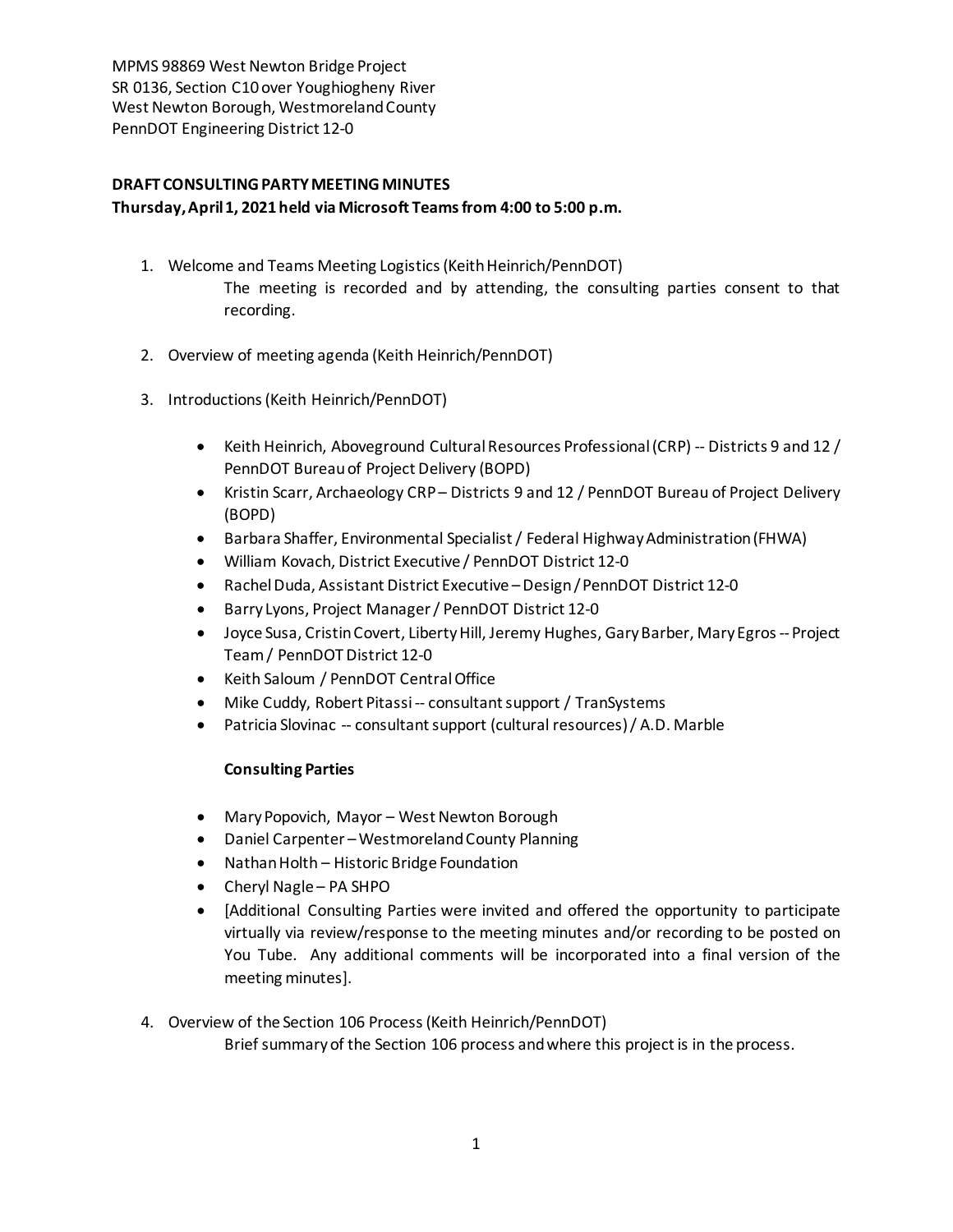- 5. Project Updates and Timeline (Keith Heinrich/PennDOT)
	- Brief summary of the Section 106 milestones and timelines for this project.
- 6. Aboveground Area of Potential Effects (APE) and historic properties(Keith Heinrich/PennDOT) There are five National Register eligible or listed historic properties in the APE: the Pittsburgh and Lake Erie Railroad (currently used as the Great Allegheny Passage, or(GAP) Trail), the West Newton Downtown Historic District, the West Newton Bridge, the Baltimore and Ohio Railroad, and the Dick Building.
- 7. Project Effects to Historic Properties (Keith Heinrich/PennDOT) Summary of anticipated permanent and temporary impacts of the project.

There will be no effect to the Pittsburgh and Lake Erie Railroad, the Baltimore and Ohio Railroad, or the Dick Building.

The West Newton Bridge will be affected, but the effect will not be adverse because the rehabilitation isfollowing the Secretary of the Interior's Standards for Rehabilitation.

There will be an effect to the West Newton Downtown Historic District because a temporary bridge may result in the demolition of a building within the district. Because the building does not contribute to the district, its demolition would be an effect, but not an adverse effect.

- 8. Rehabilitation of the West Newton Bridge (Keith Heinrich/PennDOT) Brief summary of the work planned for the rehabilitation of the West Newton Bridge.
- 9. Effect to the West Newton Downtown Historic District (Keith Heinrich/PennDOT) Brief summary of the project effects to the West Newton Downtown Historic District with photographs of the building that may be demolished.
- 10. Overall Project Effects(Keith Heinrich/PennDOT) A table was presented showing the effects of the project to all historic properties.
- 11. Open Discussion (Keith Heinrich, Robert Pitassi, Mary Popovich, Barry Lyons, Barb Shaffer, Liberty Hill, Rachel Duda)

Keith Heinrich mentioned that there was one preliminary comment on the draft Determination of Effects report that was posted to PATH. SHPO commented that they would like the report to explain what option Alternative A referenced because there were four alternatives and, within those alternatives, there were a couple of additional options. Just a sentence or paragraph in the report addressing that comment should be sufficient. Rob Pitassi noted that TranSystems was not sure if the building along Water Street would need to be demolished because they are still evaluating their options.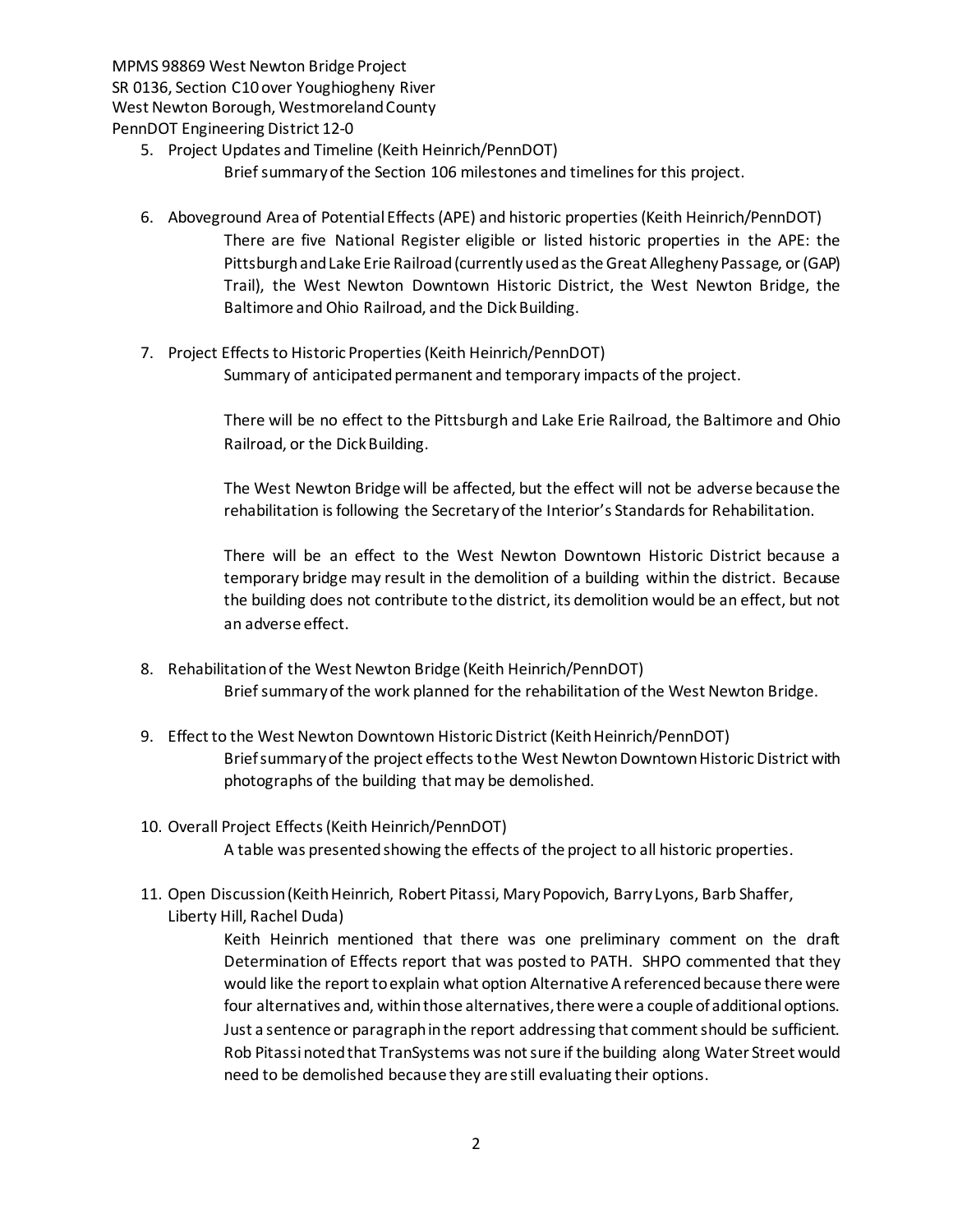> Mary Popovich asked whether borough officials could tell their constituents that there would be a temporary bridge since rumors about the project had already begun circulating in the borough. Barry Lyons responded that that should be fine. PennDOT staff had already had a conference call with borough officials about the project. Mary Popovich noted that borough council had been informed, but some of the townspeople could still be unaware of the plans for the project.

> Barb Shaffer noted that the consulting party meeting was a public meeting, so it was OK to let people know about what was discussed. She cautioned, however, that, since the project was still in the development stage and had not completed the National Environmental Policy Act (NEPA) review, the project plans could still change. She added that part of the reason for public meetingsis that comments from the public may impact the design of the project.

> Barry Lyons gave an overview of the decision-making process regarding the temporary bridge and some of the traffic flow issues that may come with a temporary bridge.

> Liberty Hill added that there was a good deal of input from the community about ways to maintain access to the borough while the project was ongoing and that PennDOT wanted to make sure that when the project was completed, the repaired West Newton Bridge would last as long as possible before needing additional repairs.

> Rachel Duda explained that any discussion of the project plans should be clearly noted as preliminary or draft or tentative.

> Barry Lyons asked Mary Popovich to explain some of the aspects of the bridge that are important to her and she noted that the star was important to the community and has been on the bridge for many years.

> Mary Popovich added that a previous closure for emergency repairs really harmed the business district and she was glad that those concerns, along with concerns about emergency services and flooding, were considered by PennDOT.

> She also noted that the West Newton Bridge could be an attraction for the many users of the GAP Trail and wondered if there were any enhancements the council could undertake to the bridge such aslighting. She asked for some clarification of what would be included with the project. She also asked if the new bridge would accommodate the bicycle traffic related to the trail.

> Barry Lyons responded that PennDOT had examined whether the sidewalk could be widened but it was not physically possible to do so.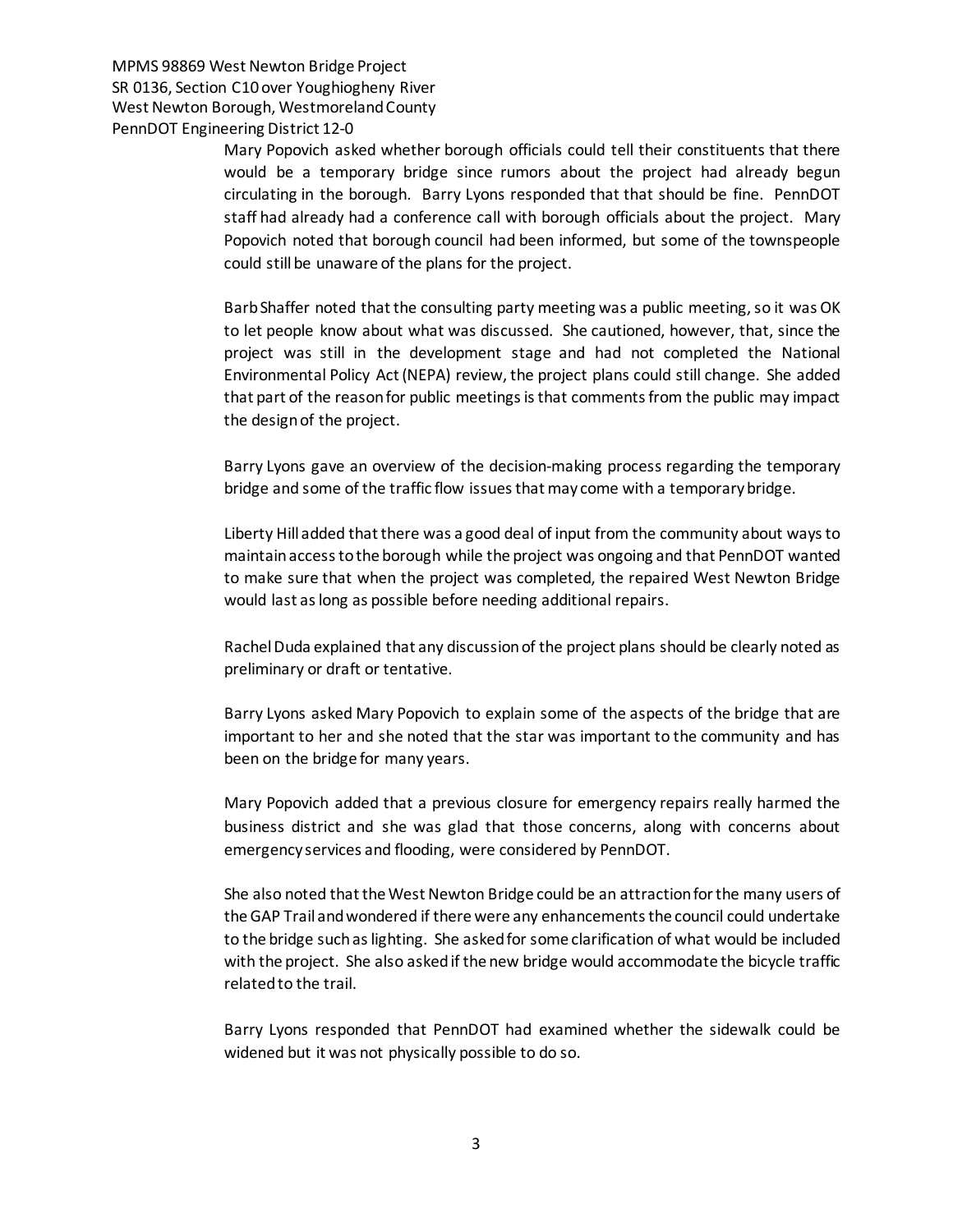> Barry Lyons noted that the design team is looking for ways to reduce the weight of the bridge and is looking at things like the deck and sidewalk. The bikes will probably need to share the road with the motor vehicles, like they do now.

> Mary Popovich asked if a gateway or interpretive panels could be added to the railing on the sidewalk and Barry Lyons responded that he wasn't sure if the weight would be an issue in terms of the engineering but noted that PennDOT could not pay for a gateway or interpretive signage as part of the project. The borough would need to pay for any signage and installation.

> Liberty Hill noted that there had been suggestions of placing features, such as an archway, on the bridge, but that raised issues with attaching new elements to the bridge and adding more weight. There was some suggestion of placing signage or other elements along the GAP Trail near, but not on, the bridge.

> Mary Popovich noted that perhaps a local entity would fund some sort of signage or gateway.

> Liberty Hill stated that PennDOT was excited about being able to rehabilitate a bridge and that it would be a positive project. Barb Shaffer agreed.

> Barry Lyons discussed the lighting and noted that there are currently three cobra lights in the center of the bridge. He stated that they would most likely be replaced in kind, but if the borough wanted to pay for a different type of replacement, that would likely be doable. It is unclear if changing the lights or the bridge's paint color could be considered an effect.

> Keith Heinrich responded that, as the project moves on, there would be continued consultation to make sure any changes like that are sensitive to the historic significance and integrityof the bridge.

## 12. Next Steps (Keith Heinrich/PennDOT)

The next steps in the process were summarized, including posting the meeting recording on PATH. The recording will be sent out to all participants and will be sharedwith other consulting parties.

[The recording of the meeting is available at [https://www.youtube.com/watch?v=h2IXgS0q1cY\]](https://www.youtube.com/watch?v=h2IXgS0q1cY).

## 13. Additional Questions (Keith Heinrich/PennDOT)

Keith Heinrich stated that attendees could feel free to reach out to anyone on the project team and that, for project-specific questions, they should contact Barry Lyons. He asked